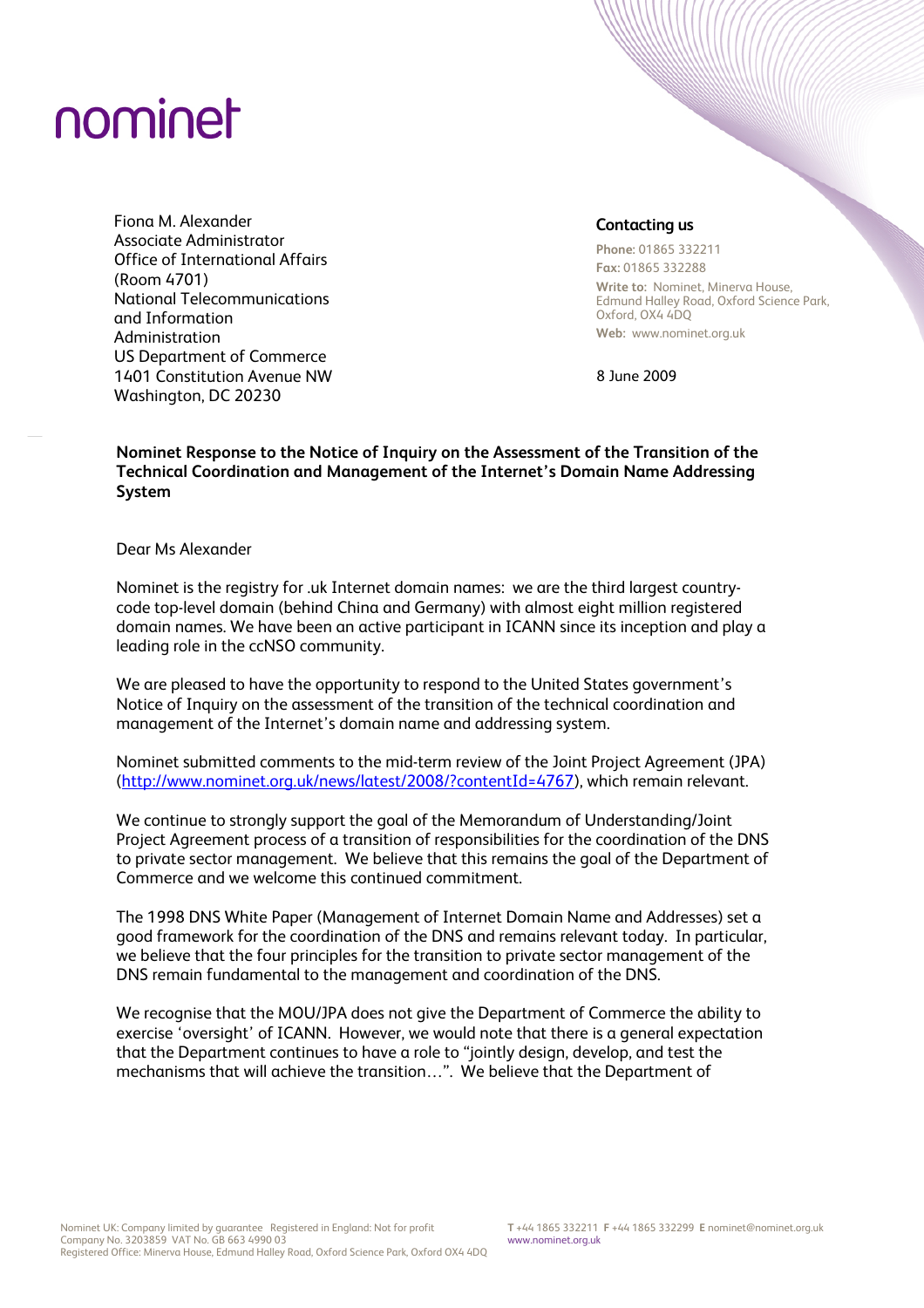Commerce should maintain this role until such time as it is clear that ICANN has in place the safeguards needed to ensure a stable and accountable private sector ICANN in a post-JPA environment.

Since the DNS White Paper, the Internet has significantly grown in economic and social importance. The political importance of the Internet has been underlined by the World Summit on the Information Society (2003, 2005) and by the OECD's ministerial meeting on the Future of the Internet Economy (2008). The environment that ICANN works in today is massively different from that at its creation in 1998, and the expectation from all parts of the economy is for ICANN's decisions to be made in a way that reflects this wider interest.

In particular, the domain name system has an impact on all Internet users worldwide: meeting user needs should be a key focus for ICANN. This means that ICANN needs to be able to look beyond the "Internet community" and ensure that these wider interests and concerns are at the core of developing policy and setting ICANN's priorities. A wider vision of accountability, with a responsibility to make decisions in the interests of the global user community, will need to be fully in place. Providing global accountability to all Internet users is a major challenge, given the diversity of interests across different stakeholder groups and through the international community. Much progress has been made in this and, while inevitably the ICANN model is imperfect, it does provide accessibility to its decision-making processes in a way that no other organisation has ever done before.

The multi-stakeholder process has allowed ICANN to make progress on key challenges, but, with the global growth of the Internet and its commercial and social impact, we believe that there are increasing expectations on ICANN. In particular there needs to be more reliable and trusted mechanisms in place to ensure institutional confidence.

This was a clear message from the mid-term review of the JPA, which identified a number of concerns and, in particular highlighted the need for ICANN to do additional work in improving institutional confidence: we share many of those concerns.

While ICANN has started the important process of addressing these concerns, it has yet to fully identify what mechanisms it will put in place. It is of considerable concern that the future model of ICANN is still not clear to the ICANN community and that we do not know how the future demands and expectations on ICANN will be addressed.

A key principle in the DNS White Paper was to reflect the diversity of the users of the Internet and of their needs. We recognise the work that has been done in preparing for the introduction of domain names in non-ASCII scripts, but we are concerned that many countries are now waiting on ICANN for the implementation of internationalised domain names. Any unjustified delays will impact billions of users around the globe and could lead to serious questions about ICANN's ability to respond to wider international needs.

While we recognise that ICANN has improved its communications in recent years, there is much that still needs to be done, not least in targeting its messages to those most likely to be concerned by decisions at an early stage, in proactively engaging discussions with those communities, and in responding to concerns and comments from those likely to be affected by ICANN's decisions. This is fundamental in ensuring effective representation and showing that ICANN represents more than just the Internet community.

ICANN has grown massively in recent years – in the number of staff and in its total budget – reflecting the wide range of current issues it is addressing. We believe that this has made it more difficult for those not directly involved in the industry to follow what is going on and works as a barrier to effective participation by those from outside the domain name sector.